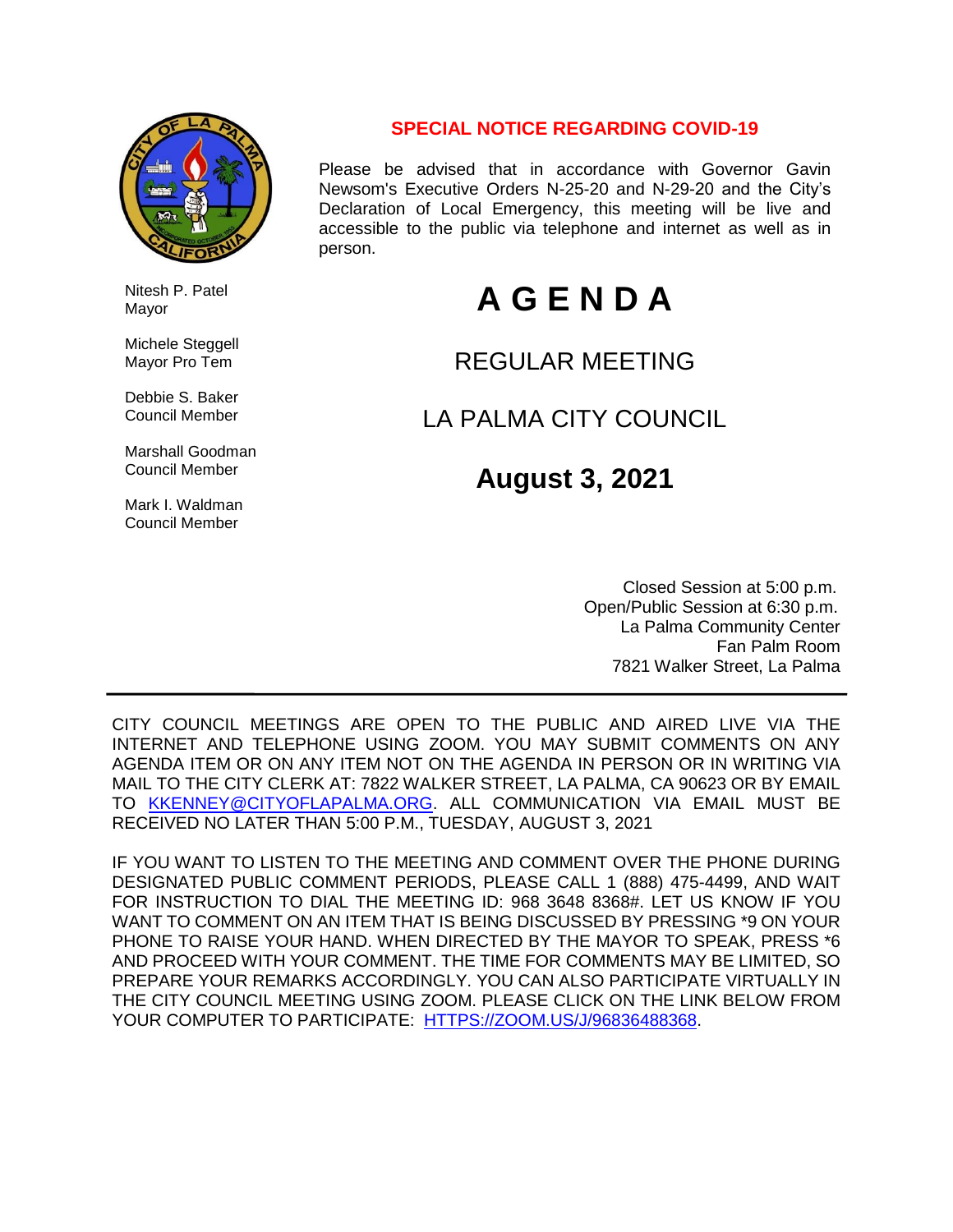#### CALL TO ORDER

#### CLOSED SESSION

#### CS-1. *CONFERENCE WITH LABOR NEGOTIATORS*

Pursuant to Government Code section 54957.6.

| <b>Agency Designated Representatives:</b> | Conal McNamara, City Manager<br>Ryan Hallett Hinton, Assistant to the City<br>Manager                                   |
|-------------------------------------------|-------------------------------------------------------------------------------------------------------------------------|
| <b>Employee Organizations:</b>            | La Palma General Employees Association<br>La Palma Police Association<br>La Palma Professional Employees<br>Association |
| Unrepresented Employees:                  | <b>Executive Management</b>                                                                                             |

CS-2. *CONFERENCE WITH REAL PROPERTY NEGOTIATIONS PURSUANT TO* 

Property: 5410-14 La Palma Avenue, La Palma, California

Agency negotiator: Conal McNamara, City Manager Ajit Thind, City Attorney

*GOVERNMENT CODE SECTION 54956.8*

Negotiating parties: Victor Chung, Elite Taekwondo Center, LLC

Under negotiations: Price and/or terms of the Amended Lease

#### CS-3. *CONFERENCE WITH LEGAL COUNSEL – INITIATION OF LITIGATION:*

Consideration of whether to initiate litigation pursuant to Government Code Section 54956.9(d)(4): (1 case)

#### CS-4. *PUBLIC EMPLOYEE PERFORMANCE EVALUATION*

Government Code Section 54957

Position Title: City Manager

OPEN SESSION: (Scheduled to Start at 6:30 p.m.)

PLEDGE OF ALLEGIANCE: Council Member Baker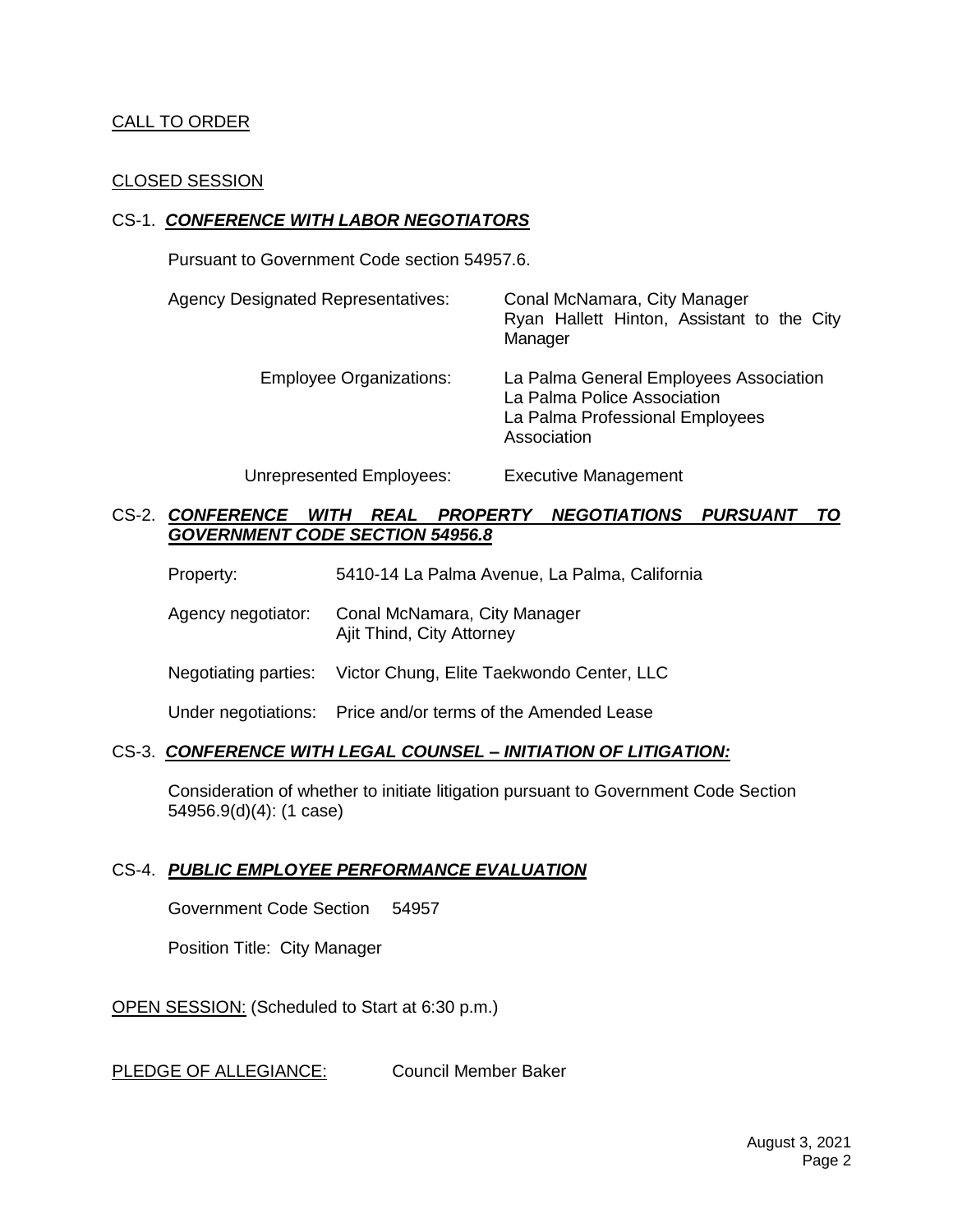| INVOCATION: | Pastor Matthew Agosto, City Church |
|-------------|------------------------------------|
|             | Council Member Waldman             |
|             |                                    |

ROLL CALL: COUNCIL CALL:

#### PRESENTATIONS

1. Recognition of Yvette Shahinian for her ten years of dedicated service to Congresswoman Linda Sanchez and California's 38th Congressional District.

ORAL COMMUNICATIONS (Time Limit: 5 Minutes Each)

Time has been reserved at this point in the Agenda for persons wishing to speak on any item that is not listed on the Agenda. By law, the City Council and Successor Agency are prohibited from taking action on such oral comments. The matter will be automatically referred to staff for appropriate response or action or will be placed on the Agenda of a future meeting. Matters listed on the Agenda may be addressed either at this time or at the time they are before the City Council for discussion.

RECESS CITY COUNCIL AND CONVENE AS

## **SUCCESSOR AGENCY TO THE DISSOLVED COMMUNITY DEVELOPMENT COMMISSION OF THE CITY OF LA PALMA**

*The City Council will now recess and convene as the Successor Agency to the Dissolved Community Development Commission of the City of La Palma. Members of the La Palma City Council receive no compensation or stipend as a result of convening or participating in either the Successor Agency or otherwise as serving as members of the Successor Agency.*

#### CONSENT CALENDAR (2 Items)

All matters listed under Consent Calendar will be acted upon by one motion affirming the action recommended on the Agenda. There will be no separate discussion on these items prior to voting unless members of the Successor Agency, Staff, or the public request that specific items be removed from the Consent Calendar for separate action. Any member of the public who wishes to discuss a Consent Calendar item should come forward to the microphone and, upon recognition by the Chair, state his or her name, address, and the item number.

#### A. *Approval of [Successor](https://www.cityoflapalma.org/DocumentCenter/View/11047/Item-A_Successor-Agency-Minutes) Agency Minutes*

Recommendation that the Successor Agency approve the Minutes of the June 1, 2021, Regular Meeting of the Successor Agency.

#### B. *[Successor Agency Register of Demands](https://www.cityoflapalma.org/DocumentCenter/View/11048/Item-B_SA-Warrants)*

Recommendation that the Successor Agency adopt a Resolution approving the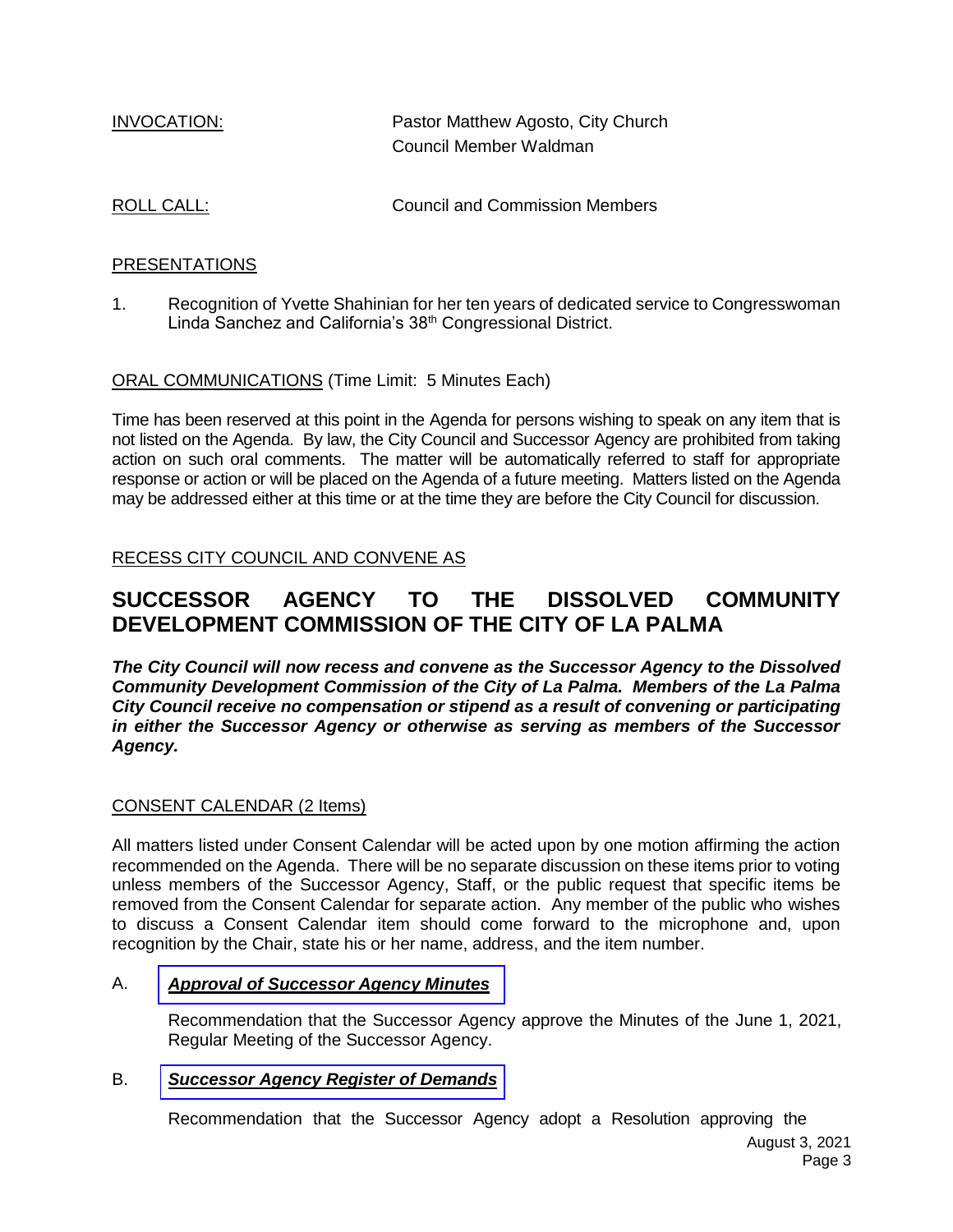Register of Demands for July 6, 2021.

PUBLIC HEARINGS

None Scheduled.

REGULAR ITEMS

None Scheduled.

#### ADJOURN THE SUCCESSOR AGENCY

## **CITY COUNCIL**

#### CONSENT CALENDAR (8 Items)

All matters listed under Consent Calendar will be acted upon by one motion affirming the action recommended on the Agenda. There will be no separate discussion on these items prior to voting unless members of the City Council, Staff, or the public request that specific items be removed from the Consent Calendar for separate action. Any member of the public who wishes to discuss a Consent Calendar item should come forward to the microphone and, upon recognition by the Mayor, state his or her name, address, and the item number.

#### 1. *[Waive the Reading of All Ordinances](https://www.cityoflapalma.org/DocumentCenter/View/11049/Item-1_Waive-Reading-of-Ordinances)*

Recommendation that the City Council waive the reading of all Ordinances in their entirety and read by title only.

#### 2. *[Approval of Council Minutes](https://www.cityoflapalma.org/DocumentCenter/View/11050/Item-2_City-Council-Minutes)*

Recommendation that the City Council approved the Minutes of the June 1, 2021, Regular Meeting of the City Council.

#### 3. *[Approval of Register of Demands](https://www.cityoflapalma.org/DocumentCenter/View/11051/Item-3_CC-Warrants)*

Recommendation that the City Council adopt a Resolution approving the Registers of Demands for June15, 2021; July 6, 2021; July 20, 2021; and August 3, 2021.

#### 4. *City of La Palma 4th [Quarter Cash and Investment Report,](https://www.cityoflapalma.org/DocumentCenter/View/11052/Item-4_City-Cash-and-Investment-Report-4th-Qtr) Fiscal Year 2020-21, as of June 30, 2021*

Recommendation that the City Council receive and file the Cash and Investment Report for the fourth quarter of fiscal year 2020-21.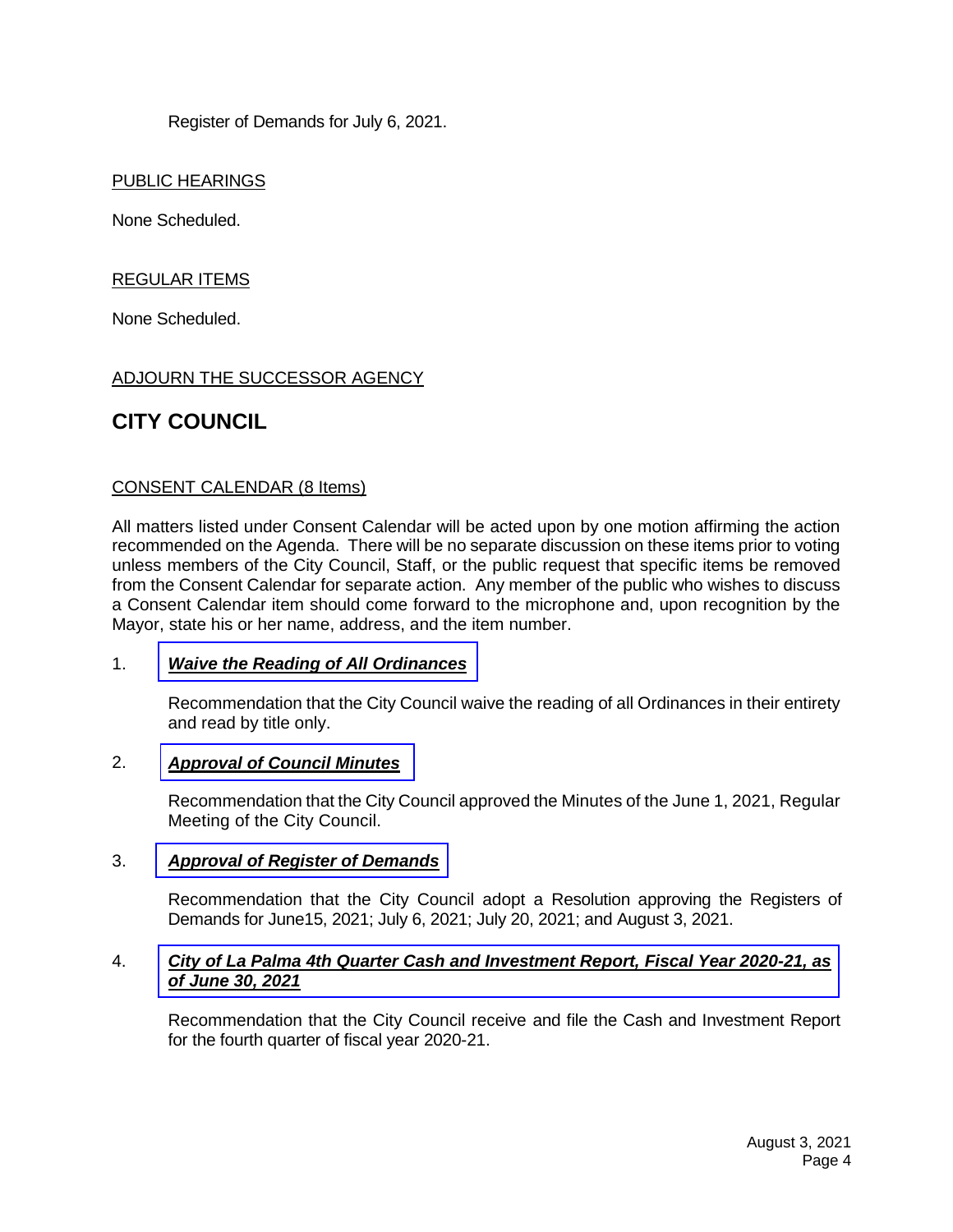#### 5. *[League of California Cities Voting Delegates and Resolutions](https://www.cityoflapalma.org/DocumentCenter/View/11043/Item-5_LOCC-Voting-Delegation)*

Recommendation that the that the City Council take the following actions:

- a) Designate Mayor Patel as the City of La Palma's Voting Delegate at the League of California Cities' (LOCC) Annual Conference;
- b) Designate Mayor Pro Tem Member Steggell as the City of La Palma's Alternate Voting Delegate at the League of California Cities' (LOCC) Annual Conference; and
- c) Authorize the City of La Palma delegation the discretion to vote on any resolutions taking into consideration the information they receive at the conference.

#### 6. *[Agreement with the Southeast Area Animal Control Authority for Animal Care](https://www.cityoflapalma.org/DocumentCenter/View/11044/Item-6_2021-22-SEAACA-Agreement)  Services*

Recommendation that the City Council approve and authorize the Mayor to execute an Amendment to the Agreement with the Southeast Area Animal Control Authority (SEAACA) for the delivery of animal care services in FY 2021-22.

#### 7. *[Notice of Completion and Acceptance of Work for the for the City Hall Restroom](https://www.cityoflapalma.org/DocumentCenter/View/11045/Item-7_NOC-CH-Restroom-Renovation)  Renovation, City Project No. 20-BLDG-04*

Recommendation that the City Council take the following actions:

- a) Authorize the Community Services Director to file the Notice of Completion and Acceptance of Work with the Orange County Recorder for the City Hall Restroom Renovation, City Project No. 20-BLDG-04; and
- b) Authorize additional project funding in the amount of \$60,453 from the Capital Outlay Reserve for City authorized project change orders.

#### 8. *Second Reading and Adoption of an Ordinance Amending City Zoning Code [\(Chapter 44 of the La Palma Municipal Code\) Section's 44-267 and 44-366 Pertaining](https://www.cityoflapalma.org/DocumentCenter/View/11046/Item-8_Noise_and_Loading_Ordinance)  to the Regulation of Noise and Loading*

CEQA: Exempt pursuant to State CEQA Guidelines Section 15060(c)(2) and 15061(b)(3)

Recommendation that the City Council order the second reading and adopt an Ordinance of the City of La Palma amending City Zoning Code (Chapter 44 of the La Palma Municipal Code) Section's 44-267 and 366 pertaining to the regulation of noise and loading.

#### PUBLIC HEARINGS

None Scheduled